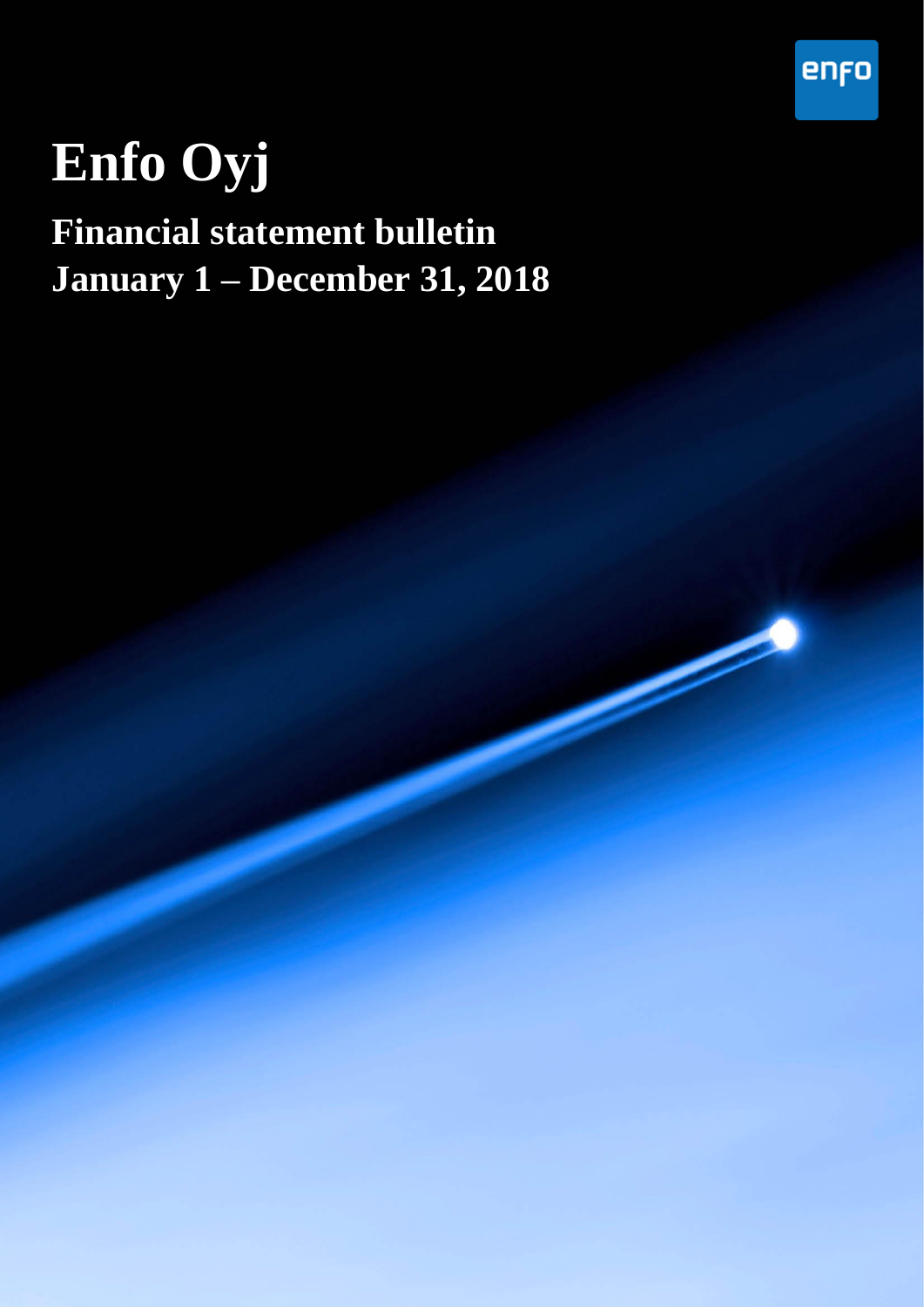## **ENFO OYJ'S FINANCIAL STATEMENT BULLETIN**

## **January 1 – December 31, 2018**

**Enfo 2018: Enfo focused on profitability and a sustainable business foundation. EBITDA excluding non-recurring items was moderate. The profit was affected by non-recurring items. Enfo developed its culture and offering, clarified its structure, carried out legal mergers in Sweden and enhanced tools for maneuverability.**

#### **Key points of the financial statement bulletin**

- Turnover decreased by 7.0% in October–December to EUR 33.2 (35.7) million. Turnover for January– December decreased by 4.6% to EUR 125.6 (131.7) million. (2017 figures for continuing operations if not otherwise mentioned).
- The operating margin (EBITDA) excluding non-recurring items was EUR 2.1 (2.6) million in the fourth quarter and EUR 5.1 (6.4) million for January–December.
- The operating profit (EBIT) was EUR -2.4 (-2.6) million in the fourth quarter. The operating profit for January–December was EUR -2.5 (-5.1) million.
- The profit before taxes was EUR -2.3 (-2.6) million in the fourth quarter. Profit before taxes since the start of the year amounted to EUR -3.6 (-6.1) million.
- The profit was EUR -2.7 (-3.6) million in October–December and EUR -4.5 (-7.2) million since the start of the year.
- The earnings per share in the fourth quarter were EUR -4.9 (-8.7) and the earnings per share for the full year were EUR -9.2 (-13.5).
- Operating cash flow was EUR 0.8 (5.2) million in the fourth quarter, and EUR 2.3 (3.8) million for January–December.
- Enfo employed an average of 884 employees (911) during the year and a total of 881 employees (888) at the end of the year.

#### **Enfo's business**

Enfo Oyj is the parent company of Enfo Group. Enfo is a Nordic IT service company enabling data-driven business transformation. Enfo builds and runs data-driven solutions and services with its customers and employs approximately 900 experts in Finland and Sweden.

### **Outlook for 2019**

The Group's turnover and operating margin (EBITDA) are expected to increase in 2019. The improvement is based on the enhancement of competence acquisition and management, alignment of Sales and Business Areas, as well as improvement of operational efficiency and steering mechanisms.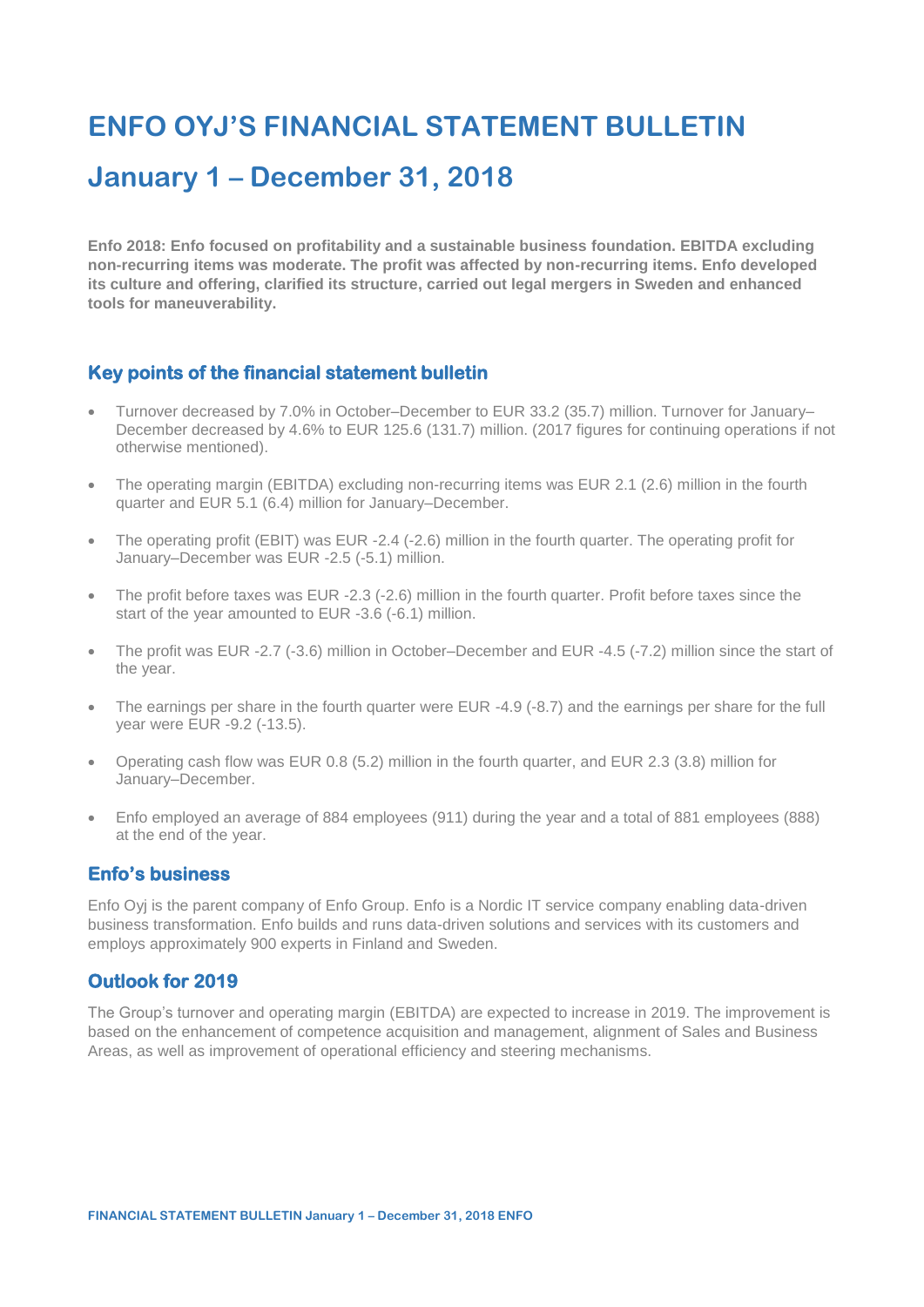#### **Risks and uncertainties**

Competition for experts is a major factor in terms of growth, and the main short-term risks are related to recruiting and efficient onboarding of employees. The internal capability to develop competence management, advance tools for maneuverability, and continue to execute renewed story, offering and structure is essential in the short term. Enfo's growth in the long term will be impacted by the markets' moves towards bringing together data assets, as well as the pace of the shift towards cloud.

### **CEO's review**

Seppo Kuula, Enfo's CEO, comments as follows:

"The year 2018 was a year of unification and solidification at Enfo. Our focus was on building a sustainable business foundation, prioritizing our people and profitability.

The value of an expert company rests with its people. Thus, we put extra effort into our strategic must-win battle A workplace to love. We began the year by setting our common values and developing processes for a unified culture to reinforce a sense of belonging. We also defined the Enfo leadership philosophy.

A common story is the foundation for coherent business development. In the second quarter, we advanced our shared story and offering towards a competitive position. We enable data-driven business transformation for a more intelligent Nordics by supporting our customers in mastering the complex scene of hybrid platforms and exponentially increasing amounts of data and number of applications. Our strength lies in our cross-platform expertise and our capability to both build and run digital solutions from business-critical enterprise software systems to discrete digital services. Going forward, our focus will increasingly be on the cloud.

The company structure should support the story. In the third quarter, we implemented a new structure for clarifying value creation. Our four business areas since August are Data platforms, Information management, Applications and Care. Together with our subsidiary Zuite Business Consulting, we advanced the alignment of our offerings around SAP on cloud. With the future market being characterized by cross-platform activity, we decided to close down our data center in Karlskrona and end operations at the business unit Care Transform Karlskrona in Sweden.

Common tools and operational alignment are a prerequisite for maneuverability in a constantly changing market. In the fourth quarter we focused on developing tools to enhance navigation as well as transparency in the organization. We brought our financial processes and tools back in-house, as the cooperation with an external partner did not succeed. During the year, we simplified our legal structure in Sweden. The foundation for competence management as well as sales and business area alignment was set at the end of the year.

Throughout the year we focused on profitability. After a challenging year in 2017, we managed to get back on track.

In 2019, operational efficiency continues to be our focus. We will put effort into attrition, utilization and our cloud offering. We have made headway when it comes to culture, offering and story, but need forwardlooking transparency to support proactivity in business management. For this purpose, further development of financial as well as a competence management tools and processes is crucial."

#### **Turnover and profit**

Enfo Group's turnover in October–December decreased 7.0% to EUR 33.2 (35.7) million (figures for 2017 continuing operations if not otherwise mentioned). Full-year turnover decreased by 4.6% to EUR 125.6 (131.7) million. EUR 52.0 million of the turnover was earned in Finland and EUR 73.6 million was earned in Sweden.

The EBITDA excluding non-recurring items was EUR 2.1 (2.6) million in the fourth quarter and EUR 5.1 (6.4) million for January–December. The operating profit (EBIT) for the fourth quarter was EUR -2.4 million, or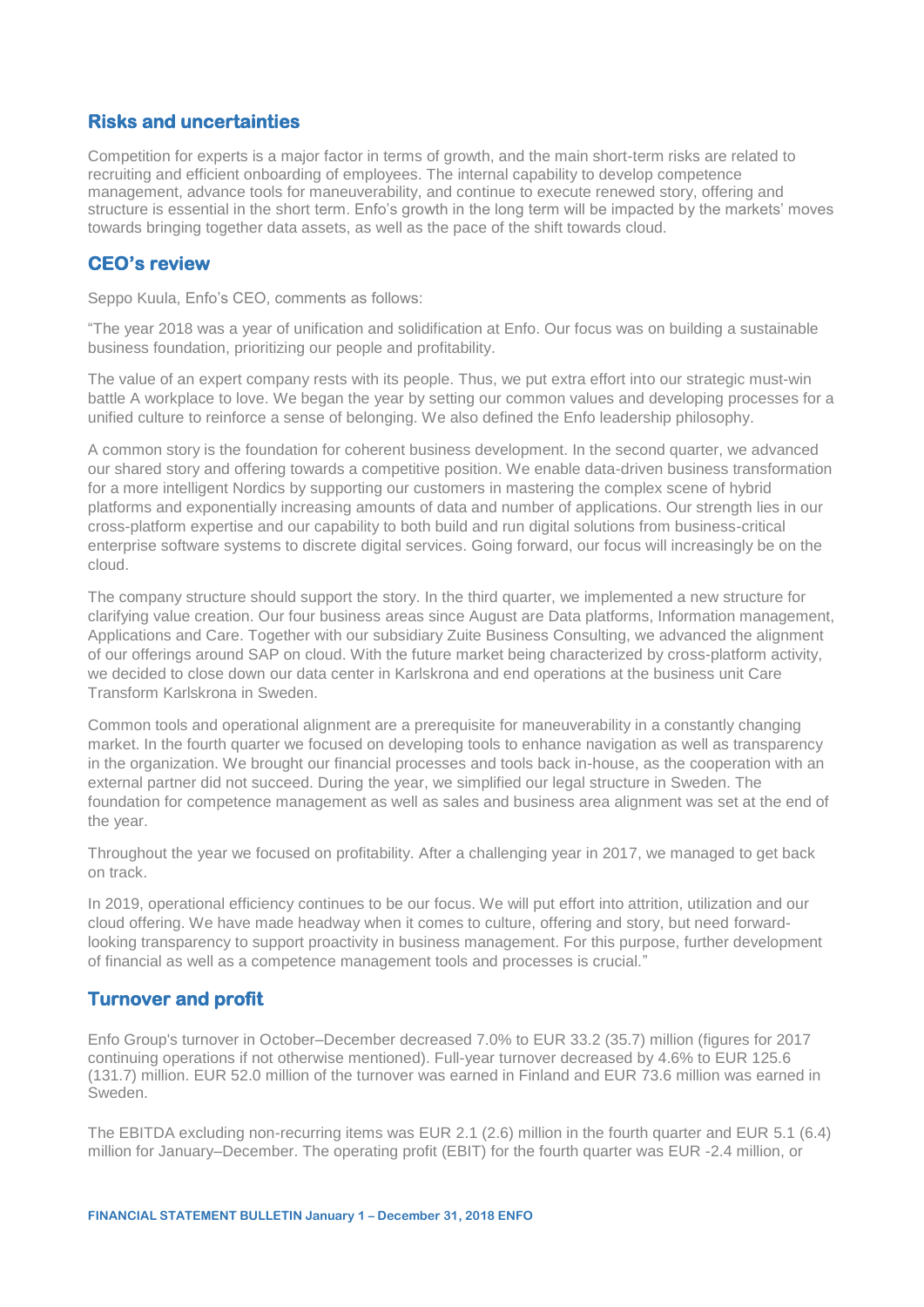-7.2% of turnover (EUR -2.6 million or -7.3%). Full-year operating profit was EUR -2.5 million or -2.0% of turnover (EUR -5.1 million or -3.9%).

The profit before taxes was EUR -2.3 (-2.6) million in the fourth quarter. Full-year profit before taxes was EUR -3.6 (-6.1) million. Profit in the review period amounted to EUR -2.7 (-3.6) million in the fourth quarter, and EUR -4.5 (-7.2) million since the start of the year. The earnings per share in the fourth quarter were EUR -4.9 (-8.7) and the earnings per share for the full year were EUR -9.2 (-13.5). The Group's net financing expenses were EUR 0.1 (0.0) million in the fourth quarter and EUR -1.2 (-0.9) million for the full year.

In 2018, Enfo focused on profitability and a sustainable business foundation. EBITDA excluding nonrecurring items was moderate at EUR 5.1 million (6.4), however not fully in line with the target. The profit was affected by non-recurring items related to closing down the business unit Care Transform Karlskrona in Sweden as well ending the outsourcing project related to financial processes and tools. Both measures were needed for a sustainable business foundation. There were no substantial deviations in the development of profitability and the direction was right over the year, even if monthly volatility was a challenge.

#### **Financing and investments**

Enfo's net investments in the financial year amounted to EUR 1.7 (1.8) million. The company's equity ratio at the end of the financial year was 43.8% (46.6). Interest-bearing net liabilities at the end of December amounted to EUR 32.0 (30.1) million and net gearing was 69.5% (57.4). During the year Enfo made an investment into a private cloud platform to enable the use of native public cloud services. This was financed from cash flow, not burdening the balance sheet. At the end of the financial year, the Group was in breach of one of the covenants of its financiers' agreement requiring the Group's interest-bearing net liabilities/operating margin EBITDA to be less than 3.5, and thus the Group has classified the loans covered by the covenant as current liabilities on the balance sheet date. The Group has received an approval from its financiers for the covenant breach.

#### **Changes in the Management Team**

From February 2019, the Group's Management Team comprises: Seppo Kuula (CEO), Lars Aabol (EVP, Care), Nina Annila (EVP, Data platforms), Björn Arkenfall (EVP, Applications), Erik Brügge (EVP, Sales), Antti Hemmilä (General Counsel), Christian Homén (CFO), Sami Kähkönen (EVP, Information management) and Henrik Norell (SVP, People operations).

#### **Personnel**

Enfo employed an average of 884 employees (911) during the year and a total of 881 employees (888) at the end of the year (2017 figures for continuing operations). On average, 321 (318) employees were in Finland and 561 (594) in Sweden.

#### **Events since the review period**

Björn Arkenfall joined Enfo Group's Management Team on February 1, 2019, in the role of EVP, Applications, succeeding Hans Sollerman.

#### **Shares**

On December 31, 2018, Enfo Oyj had a total of 679,251 shares. According to the company's list of owners, the company had a total of 136 shareholders at the end of the financial year, including the company itself. However, this figure does not include foreign shareholders whose shares are nominee-registered. At the end of the financial year, the company held 13,386 treasury shares (1.97% of all of the shares). The company has one series of shares, and the shares are connected to Euroclear Finland Ov's book-entry system.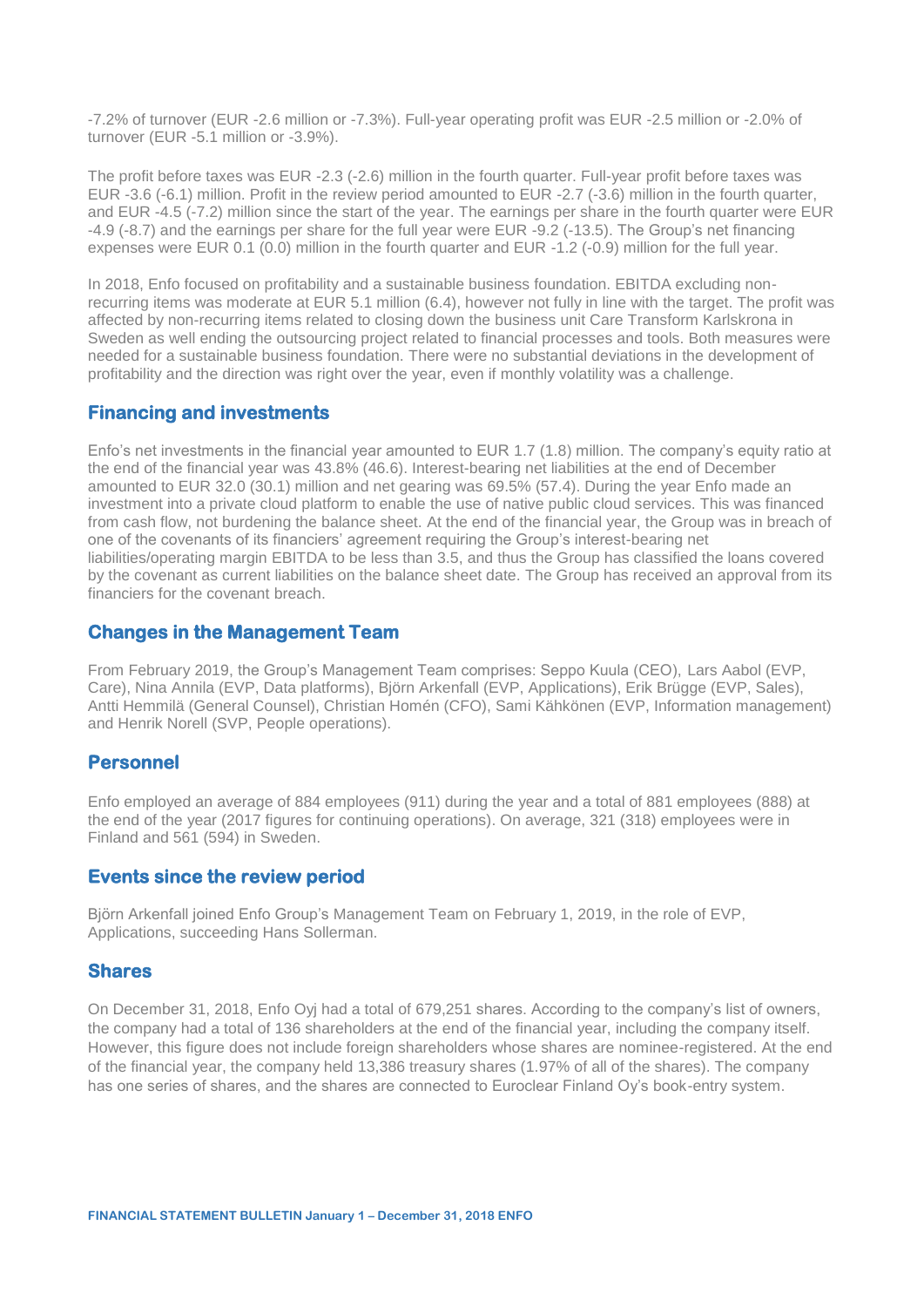At the end of 2018, the company's ten largest shareholders were Osuuskunta KPY, Ilmarinen Mutual Pension Insurance Company, Rongo Cap Oy, the Gösta Serlachius Fine Arts Foundation, Seppo Kuula, Keskisuomalainen Oyj, Einari Vidgrén Oy, Lululemon Oy, Hannu Isotalo Oy and Kallax Oy. Osuuskunta KPY holds 83.56% of Enfo's shares.

#### **Proposal of the Board of Directors on the use of retained earnings**

On December 31, 2018 the parent company had distributable assets totaling EUR 60,740,970.35. The Board of Directors proposes to the Annual General Meeting that no dividend will be paid for the year 2018.

#### **Timetable for financial reporting in 2019**

The financial statement bulletin for 2018, including tables, is published on Enfo's website at 10 a.m. (EET) on February 27, 2019. The annual report will be published on March 6, 2019. Enfo Oyj's Annual General Meeting will be held on March 27, 2019.

The interim report for Q1/2019 will be published on April 24, Q2 on August 27, and Q3 on October 24, 2019.

#### **Accounting Principles**

This financial statement bulletin has been prepared in accordance with the recognition and measurement principles of the International Financial Reporting Standards (IFRS) and the accounting principles published in the 2018 financial statements. The figures in the tables have been rounded to the nearest million euros so they may not add up to precise totals. The figures presented in the tables are unaudited.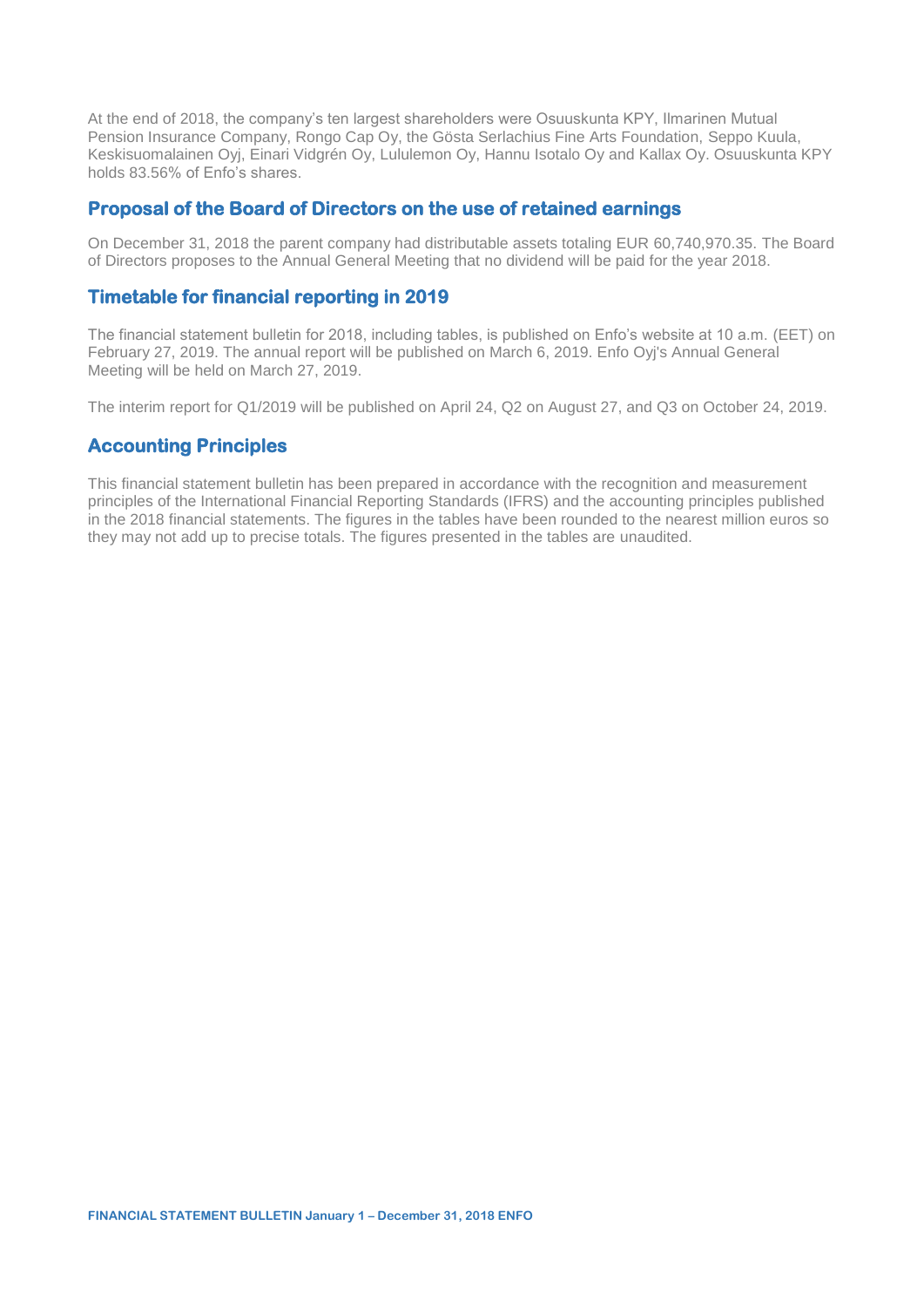#### **Consolidated income statement**

#### **EUR million 1 .1 0 -3 1 .1 2 .2 0 1 8 1 .1 0 -3 1 .1 2 .2 0 1 7 1 .1 -3 1 .1 2 .2 0 1 8 1 .1 -3 1 .1 2 .2 0 1 7**

| Turnover                                          | 33,2    | 35,7    | 125,6   | 131,7   |
|---------------------------------------------------|---------|---------|---------|---------|
| Other operating income                            | 0,5     | $-0,2$  | 0,7     | 0, 0    |
| Materials and services                            | $-8,0$  | $-8,6$  | $-30,3$ | $-31,7$ |
| Employee benefit expenses                         | $-19,8$ | $-19.3$ | $-73,4$ | $-78.2$ |
| Depreciation, amortization and impairment         | $-3,2$  | $-5,1$  | $-6,2$  | $-9,1$  |
| Other operating expenses                          | $-5,1$  | $-5,2$  | $-18,8$ | $-17,9$ |
| Operating profit                                  | $-2,4$  | $-2,6$  | $-2,5$  | $-5,1$  |
| Financial income                                  | 0,4     | 0,9     | 2,0     | 1,2     |
| Financial expenses                                | $-0,3$  | $-0.9$  | $-3,2$  | $-2,1$  |
| Profit before taxes                               | $-2,3$  | $-2,6$  | $-3,6$  | $-6,1$  |
| Income taxes                                      | $-0,4$  | $-1,0$  | $-0,8$  | $-1,1$  |
| Profit for the period for continued operations    | $-2,7$  | $-3,6$  | $-4,5$  | $-7,2$  |
|                                                   |         |         |         |         |
| Profit for the period for discontinued operations | 0,0     | 0,0     | 0,0     | 15,5    |
|                                                   |         |         |         |         |
| Profit for the period                             | $-2,7$  | $-3,6$  | $-4,5$  | 8,4     |
|                                                   |         |         |         |         |
| Attributable to                                   |         |         |         |         |
| Ow ners of the parent company                     | $-3,2$  | $-4,8$  | $-6,1$  | 6,6     |
| Non-controlling interests                         | 0,5     | 1,2     | 1,6     | 1,8     |
| Earnings per share, continuing operations EUR     | $-4,9$  | $-8,7$  | $-9,2$  | $-13.5$ |
| Earnings per share, EUR                           | $-4,9$  | $-8,7$  | $-9,2$  | 9,9     |

## **Consolidated comprehensive income statement**

| including discontinued operations                                              |                               |        |  |  |  |  |
|--------------------------------------------------------------------------------|-------------------------------|--------|--|--|--|--|
| <b>EUR million</b>                                                             | 1.1-31.12.2018 1.1-31.12.2017 |        |  |  |  |  |
| Profit for the period                                                          | $-4.5$                        | 8.4    |  |  |  |  |
| Exchange rate differences caused by net investments in<br>foreign subsidiaries | $-0.6$                        | $-0.5$ |  |  |  |  |
| Other translation differences                                                  | $-0.1$                        | $-0.1$ |  |  |  |  |
| Comprehensive income for the period                                            | $-5.2$                        | 7.8    |  |  |  |  |
| Attributable to                                                                |                               |        |  |  |  |  |
| Ow ners of the parent company                                                  | $-6.8$                        | 6,1    |  |  |  |  |
| Non-controlling interests                                                      | 1.6                           | 1.7    |  |  |  |  |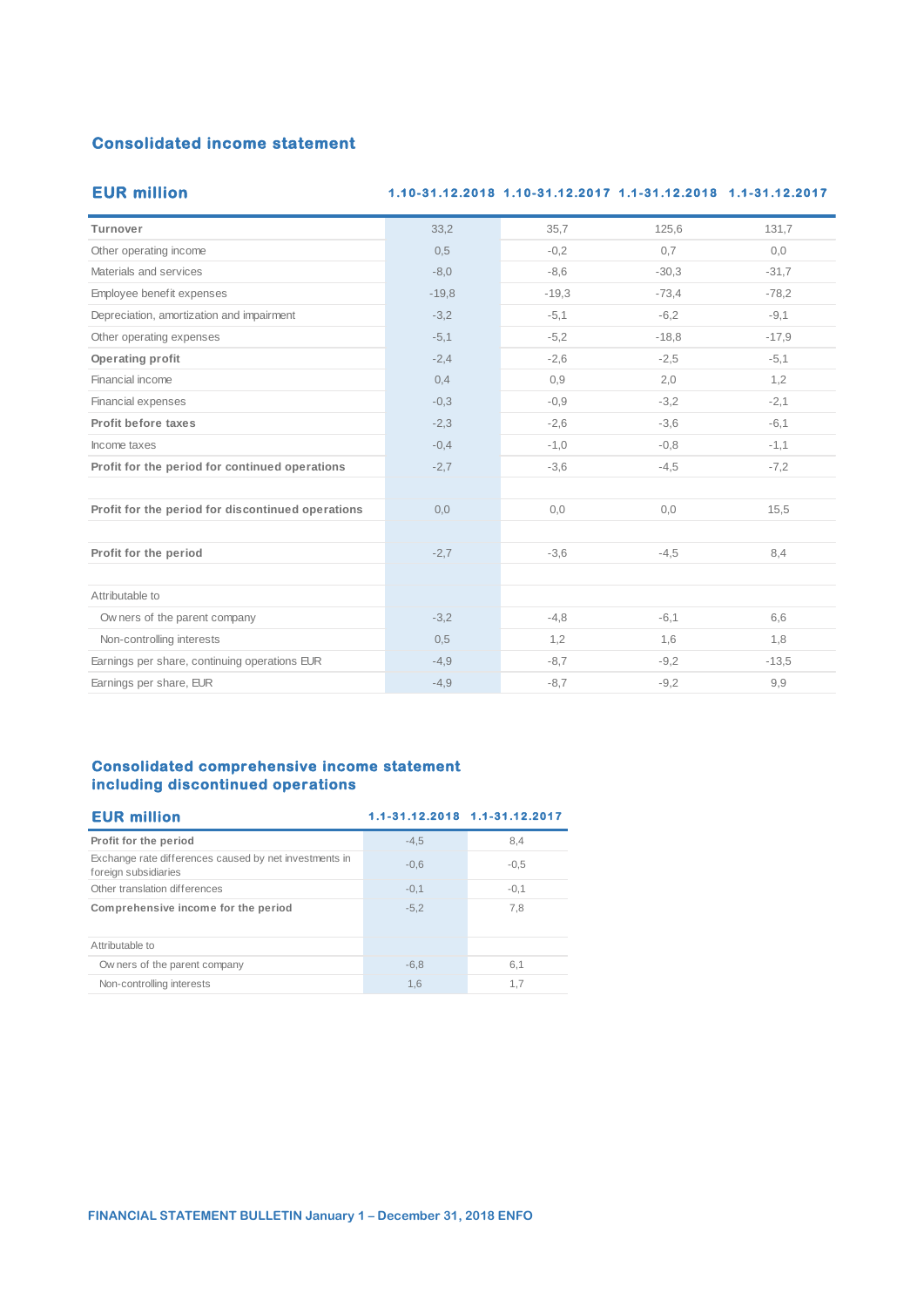### **Consolidated balance sheet**

| <b>Consolidated balance sheet</b>                 |            |            |
|---------------------------------------------------|------------|------------|
| <b>EUR million</b>                                | 31.12.2018 | 31.12.2017 |
| <b>Assets</b>                                     |            |            |
| Non-current assets                                |            |            |
| Tangible assets                                   | 2,8        | 3,5        |
| Goodw ill                                         | 66,1       | 69,5       |
| Other intangible assets                           | 4,2        | 5,3        |
| Available-for-sale investments                    | 0,1        | 0,1        |
| Receivables                                       | 0,9        | 0,8        |
| Deferred tax assets                               | 1,5        | 1,6        |
| Total non-current assets                          | 75,5       | 80,8       |
|                                                   |            |            |
| <b>Current assets</b>                             |            |            |
| Inventories                                       | 0,0        | 0,0        |
| Trade receivables                                 | 24,4       | 25,3       |
| Other receivables                                 | 3,6        | 3,2        |
| Tax assets based on the period's taxable income   | 1,8        | 1,7        |
| Available-for-sale investments                    | 0,0        | 0, 0       |
| Cash and cash equivalents                         | 0,2        | 1,9        |
| Total current assets                              | 30,0       | 32,1       |
|                                                   |            |            |
| Assets for discontinued operations                |            |            |
| <b>Total assets</b>                               | 105,5      | 112,9      |
|                                                   |            |            |
| <b>Equity and liabilities</b>                     |            |            |
| Equity                                            |            |            |
| Share capital                                     | 0,3        | 0,3        |
| Share premium account                             | 0,0        | 0,0        |
| Other reserves                                    | 25,6       | 25,4       |
| Retained earnings                                 | 18,6       | 25,1       |
| Total equity attributable to owners of the parent |            |            |
| company                                           | 44,5       | 50,8       |
| Non-controlling interests                         | 1,6        | 1,7        |
| <b>Total equity</b>                               | 46,1       | 52,5       |
|                                                   |            |            |
| Non-current liabilities                           |            |            |
| Interest-bearing liabilities                      | 1,2        | 11,5       |
| Other liabilities                                 | 0,4        | 0,9        |
| Deferred tax liabilities                          | 0,7        | 0,9        |
| Total non-current liabilities                     | 2,3        | 13,3       |
|                                                   |            |            |
| <b>Current liabilities</b>                        |            |            |
| Interest-bearing liabilities                      | 31,0       | 20,6       |
| Trade payables                                    | 4,9        | 6,0        |
| Other liabilities                                 | 21,2       | 20,5       |
| <b>Total current liabilities</b>                  | 57,1       | 47,1       |
| <b>Total liabilities</b>                          | 59,4       | 60,4       |
|                                                   |            |            |
| Liabilities for discontinued operations           |            |            |
| <b>Total equity and liabilities</b>               | 105,5      | 112,9      |
|                                                   |            |            |

**FINANCIAL STATEMENT BULLETIN January 1 – December 31, 2018 ENFO**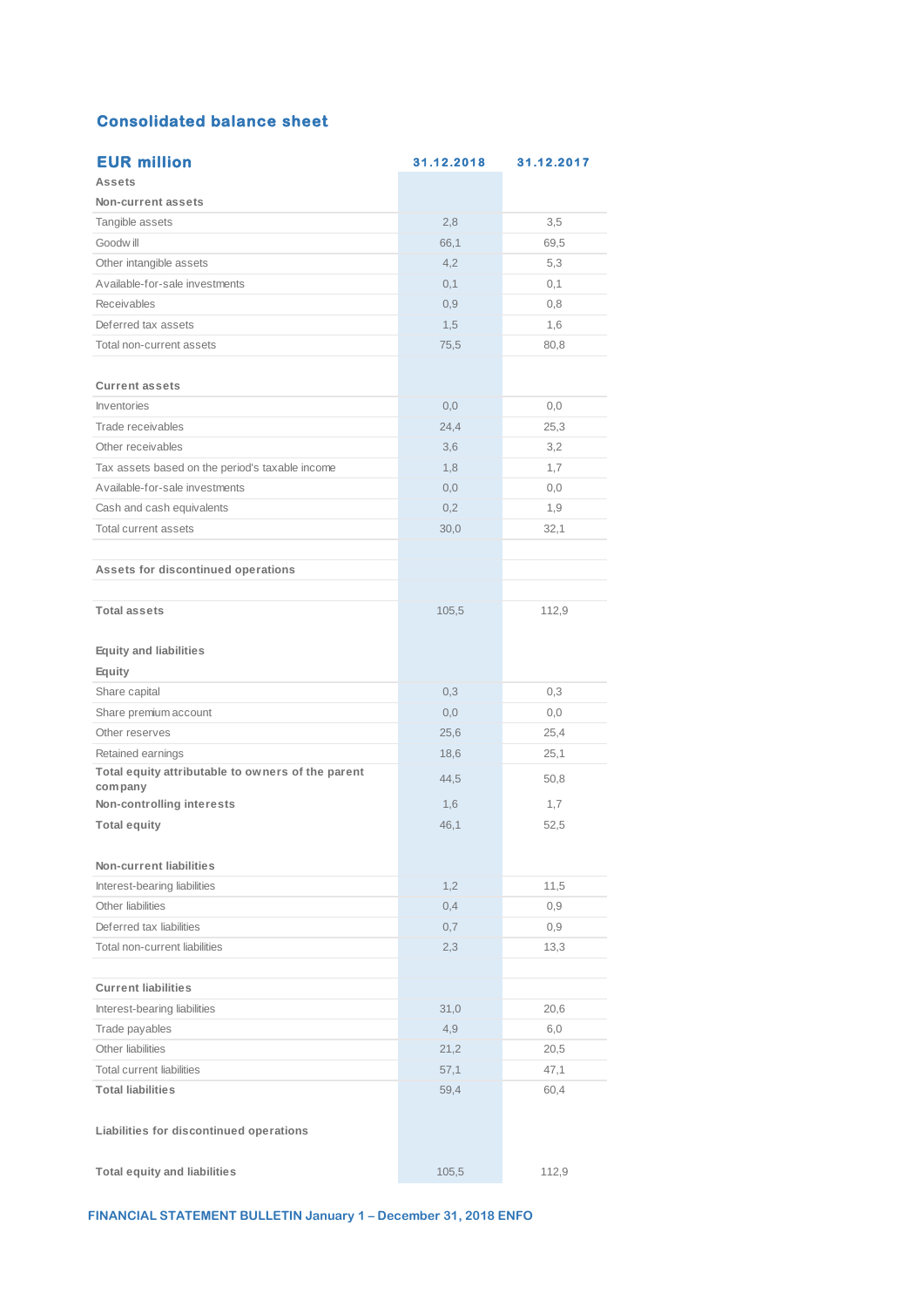| <b>Condensed statement of cash flows including discontinued operations</b>           |                |                |  |  |  |
|--------------------------------------------------------------------------------------|----------------|----------------|--|--|--|
| <b>EUR million</b>                                                                   | 1.1-31.12.2018 | 1.1-31.12.2017 |  |  |  |
| Cash flow from operations                                                            |                |                |  |  |  |
| Profit for the period                                                                | $-4,5$         | 8,4            |  |  |  |
| Adjustments to the profit for the period                                             | 7,9            | $-6,7$         |  |  |  |
| Change in w orking capital                                                           | 1,4            | 4,5            |  |  |  |
| Interest paid and received                                                           | $-0,7$         | $-0,8$         |  |  |  |
| Taxes paid                                                                           | $-1,9$         | $-1,5$         |  |  |  |
| Net cash flow from operations                                                        | 2,3            | 3,8            |  |  |  |
|                                                                                      |                |                |  |  |  |
| Cash flow from investments                                                           |                |                |  |  |  |
| Acquisition of subsidiaries less cash and cash equivalents on the<br>acquisition day | 0,0            | $-0.7$         |  |  |  |
| Investments in tangible and intangible fixed assets                                  | $-1,1$         | $-0.8$         |  |  |  |
| Sales of tangible and intangible fixed assets                                        | 0,1            | 0,1            |  |  |  |
| Investments: Investments accounted for using the equity method                       | 0,0            | $-2,4$         |  |  |  |
| Sale of subsidiary less cash and cash equivalents on the sale date                   | 0, 0           | 19,0           |  |  |  |
| Loans issued                                                                         | 0,0            | $-0,5$         |  |  |  |
| Net cash flow from investment activities                                             | $-1,0$         | 14,8           |  |  |  |
|                                                                                      |                |                |  |  |  |
| Cash flow from financing activities                                                  |                |                |  |  |  |
| Changes in loans                                                                     | 1,0            | $-9,9$         |  |  |  |
| Changes in equity                                                                    | $-1,6$         | $-10,3$        |  |  |  |
| Repayment of financial leasing liabilities                                           | $-2,3$         | $-2,7$         |  |  |  |
| Net cash flow from financing activities                                              | $-2,9$         | $-23,0$        |  |  |  |
|                                                                                      |                |                |  |  |  |
| Changes in cash and cash equivalents                                                 | $-1,6$         | $-4,4$         |  |  |  |
| Effect of exchange rate changes on cash and cash equivalents                         | $-0,1$         | $-0,2$         |  |  |  |
| Cash and cash equivalents at the beginning of the period                             | 1,9            | 5,0            |  |  |  |
| Cash of the discontinued operations at the beginning of the period                   | 0,0            | 1,5            |  |  |  |
| Cash of the discontinued operations at the end of the period                         | 0,0            | 0,0            |  |  |  |
| Cash and cash equivalents at the end of the period                                   | 0,2            | 1,9            |  |  |  |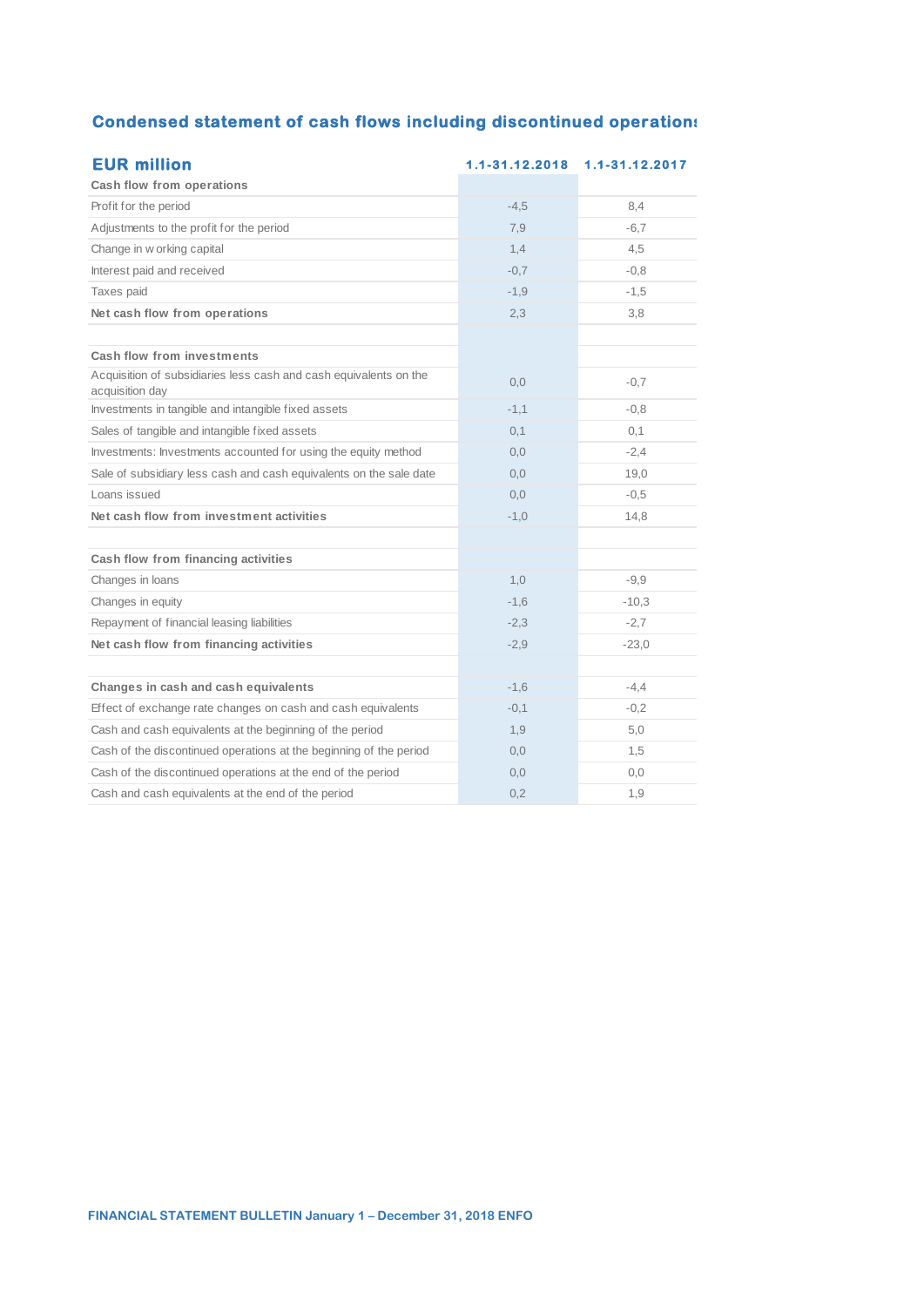| Key figures, continued operations 1.1-31.12.2018  |         | 1.1-31.12.2017 |
|---------------------------------------------------|---------|----------------|
| Turnover, EUR million                             | 125,6   | 131,7          |
| Operating profit, EUR million                     | $-2,5$  | $-5,1$         |
| % of turnover                                     | $-2.0$  | $-3.9$         |
| Profit before taxes, EUR million                  | $-3.6$  | $-6.1$         |
| % of turnover                                     | $-2.9$  | $-4.6$         |
| Profit for the period, EUR million                | $-4,5$  | $-7,2$         |
| % of turnover                                     | $-3,6$  | $-5,4$         |
| Earnings per share, continuing operations, EUR    | $-9,2$  | $-13.5$        |
| Earnings per share, discontinuing operations, EUR | 0,0     | 23.4           |
| Earnings per share, EUR                           | $-9.2$  | 9.9            |
| Return on investment, %                           | $-0.5$  | $-4,2$         |
| Return on equity, %                               | $-5,6$  | $-9,2$         |
| Equity ratio, %                                   | 43,8    | 46.6           |
| Net gearing, %                                    | 69.5    | 57,4           |
| Interest-bearing net debt, EUR million            | 32,0    | 30.1           |
| Equity per share, EUR                             | 66,8    | 76,2           |
| Average number of employees                       | 884     | 911            |
| Number of shares                                  | 679 251 | 670 349        |

### **Profit from discontinued operations**

| <u>FIGHT HOME GISCONTINUED OPERATIONS</u>  |                               |        |  |  |  |  |
|--------------------------------------------|-------------------------------|--------|--|--|--|--|
| <b>EUR million</b>                         | 1.1-31.12.2018 1.1-31.12.2017 |        |  |  |  |  |
| Turnover                                   | 0,0                           | 6,6    |  |  |  |  |
| <b>Expenses</b>                            | 0,0                           | $-8,8$ |  |  |  |  |
| Profit before tax                          | 0,0                           | $-2,2$ |  |  |  |  |
| Taxes                                      | 0,0                           | 0,0    |  |  |  |  |
| Profit after taxes                         | 0.0                           | $-2,3$ |  |  |  |  |
| Capital gain from subsidiaries after taxes | 0.0                           | 17,8   |  |  |  |  |
| Profit from discontinued operations        | 0.0                           | 15,5   |  |  |  |  |
|                                            |                               |        |  |  |  |  |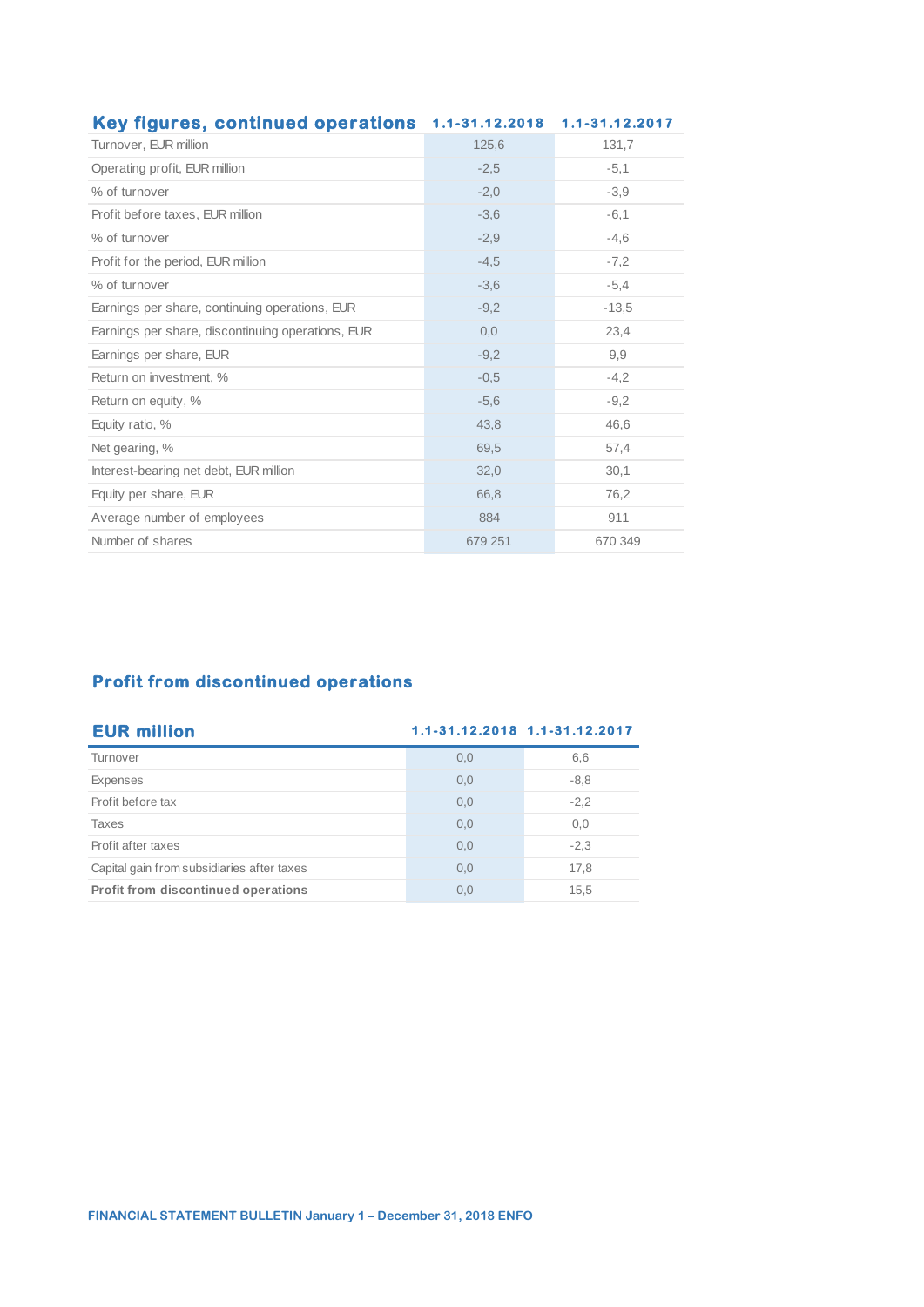#### **Changes in shareholders' equity**

| <b>EUR million</b>                                                        | Share capital        | Share premium<br>account | <b>Treasury shares</b> | <b>Translation</b><br>differences | and other funds<br>Value change | Retained<br>earnings | <b>Total</b> | Non-controlling<br><b>interests</b> | <b>Total equity</b> |
|---------------------------------------------------------------------------|----------------------|--------------------------|------------------------|-----------------------------------|---------------------------------|----------------------|--------------|-------------------------------------|---------------------|
| Equity on 1 Jan, 2017                                                     | 0,3                  | 13,3                     | $-0,1$                 | 0,7                               | 8,0                             | 30,9                 | 53,0         | 1,9                                 | 54,9                |
| Profit/loss for the period                                                |                      |                          |                        |                                   |                                 | 6,6                  | 6,6          | 1,8                                 | 8,4                 |
| Comprehensive income                                                      |                      |                          |                        |                                   |                                 |                      |              |                                     |                     |
| Other comprehensiveincome items                                           |                      |                          |                        |                                   |                                 |                      |              |                                     |                     |
| Exhange rate differences caused by net investment in foreign subsidiaries |                      |                          |                        | $-0,5$                            |                                 |                      | $-0,5$       |                                     | $-0,5$              |
| Other translation differences                                             |                      |                          |                        | $-0,5$                            |                                 | 0,5                  | 0,0          | $-0,1$                              | $-0,1$              |
| Other comprehensive income                                                |                      |                          |                        | $-1,0$                            | 0,0                             | 0,5                  | $-0,5$       | $-0,1$                              | $-0,6$              |
| items for the period after taxes                                          |                      |                          |                        |                                   |                                 |                      |              |                                     |                     |
| Comprehensive income for the period                                       |                      |                          |                        | $-1,0$                            | 0,0                             | 7,1                  | 6,1          | 1,7                                 | 7,8                 |
| Transactions with owners                                                  |                      |                          |                        |                                   |                                 |                      |              |                                     |                     |
| Distributed dividends                                                     |                      |                          |                        |                                   | $-7,9$                          | $-0,7$               | $-8,5$       | $-1,8$                              | $-10,4$             |
| Share issue                                                               |                      |                          |                        |                                   | 0,9                             |                      | 0,9          |                                     | 0,9                 |
| Purchase of treasury shares                                               |                      |                          | $-0,3$                 |                                   |                                 |                      | $-0,3$       |                                     | $-0,3$              |
| Sale of treasury shares                                                   |                      |                          | 0,0                    |                                   |                                 |                      | 0,0          |                                     | 0,0                 |
| Redemption obligation                                                     |                      |                          |                        |                                   |                                 | $-0,5$               | $-0,5$       |                                     | $-0,5$              |
| Total transactions with owners                                            |                      | 0,0                      | $-0,2$                 | $_{0,0}$                          | $-7,0$                          | $-1,1$               | $-8,4$       | $-1,8$                              | $-10,2$             |
|                                                                           |                      |                          |                        |                                   |                                 |                      |              |                                     |                     |
| Transfers betw een items                                                  |                      | $-13,3$                  | 0,0                    |                                   | 25,1                            | $-11,7$              | 0,0          |                                     | 0,0                 |
| Equity on 31 Dec, 2017                                                    | 0,3                  | $_{0,0}$                 | $-0,4$                 | $-0,3$                            | 26,1                            | 25,1                 | 50,8         | 1,7                                 | 52,5                |
|                                                                           |                      |                          |                        |                                   |                                 |                      |              |                                     |                     |
|                                                                           | <b>Share capital</b> | Share premium<br>account | <b>Treasury shares</b> | <b>Translation</b><br>differences | and other funds<br>Value change | earnings<br>Retained | <b>Total</b> | Non-controlling<br><b>interests</b> | Total equity        |
| Equity on 1 Jan, 2018                                                     | 0,3                  | 0,0                      | $-0,4$                 | $-0,3$                            | 26,1                            | 25,1                 | 50,8         | 1,7                                 | 52,5                |
| Profit/loss for the period                                                |                      |                          |                        |                                   |                                 | $-6,1$               | $-6,1$       | 1,6                                 | $-4,5$              |
| Comprehensive income<br>Other comprehensive                               |                      |                          |                        |                                   |                                 |                      |              |                                     |                     |
| income items                                                              |                      |                          |                        |                                   |                                 |                      |              |                                     |                     |
| Exhange rate differences caused by net investment in foreign subsidiaries |                      |                          |                        | $-0,7$                            |                                 |                      | $-0,7$       |                                     | $-0,7$              |
| Other translation differences                                             |                      |                          |                        | $-0,6$                            |                                 | 0,6                  | 0,0          | $-0,1$                              | 0,0                 |
| Other comprehensive income<br>items for the period after taxes            |                      | 0, 0                     | 0,0                    | $-1,3$                            | 0, 0                            | 0,6                  | $-0,6$       | $-0,1$                              | $-0,7$              |
| Comprehensive income for the period                                       | $_{0,0}$             | 0,0                      | 0,0                    | $-1,3$                            | $_{0,0}$                        | $-5,4$               | $-6,7$       | 1,6                                 | $-5,2$              |
|                                                                           |                      |                          |                        |                                   |                                 |                      |              |                                     |                     |
| Transactions with owners                                                  |                      |                          |                        |                                   |                                 |                      |              |                                     |                     |
| Distributed dividends                                                     |                      |                          |                        |                                   |                                 |                      |              | $-1,7$                              | $-1,7$              |
| Share issue                                                               |                      |                          |                        |                                   | 0,7                             |                      | 0,7          |                                     | 0,7                 |
| Purchase of treasury shares                                               |                      |                          | $-0,7$                 |                                   |                                 |                      | $-0,7$       |                                     | $-0,7$              |
| Redemption obligation                                                     |                      |                          |                        |                                   |                                 | 0,0                  | 0,0          |                                     | 0,0                 |
| Total transactions with owners                                            | $_{0,0}$             | $_{0,0}$                 | $-0,7$                 | $_{0,0}$                          | 0,7                             | $_{0,0}$             | $-0,1$       | $-1,7$                              | $-1,7$              |
| Other adjustments                                                         |                      | $_{0,0}$                 | 0,0                    | $_{0,0}$                          | $_{0,0}$                        | 0,5                  | 0,5          |                                     | 0,5                 |

|                                                                           | <b>Capital</b><br><b>Share</b> | premium<br>account<br><b>Share</b> | shares<br>Treasury | <b>Translation</b><br>differences | other funds<br>change<br>Value<br>$\frac{1}{6}$ | earnings<br>Retained | <b>Total</b> | Non-controlling<br><b>interests</b> | Total equity |
|---------------------------------------------------------------------------|--------------------------------|------------------------------------|--------------------|-----------------------------------|-------------------------------------------------|----------------------|--------------|-------------------------------------|--------------|
| Equity on 1 Jan, 2018                                                     | 0,3                            | 0,0                                | $-0,4$             | $-0.3$                            | 26,1                                            | 25,1                 | 50,8         | 1,7                                 | 52,5         |
| Profit/loss for the period                                                |                                |                                    |                    |                                   |                                                 | $-6,1$               | $-6,1$       | 1,6                                 | $-4,5$       |
| Comprehensive income                                                      |                                |                                    |                    |                                   |                                                 |                      |              |                                     |              |
| Other comprehensive<br>income items                                       |                                |                                    |                    |                                   |                                                 |                      |              |                                     |              |
| Exhange rate differences caused by net investment in foreign subsidiaries |                                |                                    |                    | $-0,7$                            |                                                 |                      | $-0,7$       |                                     | $-0,7$       |
| Other translation differences                                             |                                |                                    |                    | $-0,6$                            |                                                 | 0,6                  | 0,0          | $-0,1$                              | 0,0          |
| Other comprehensive income<br>items for the period after taxes            |                                | 0,0                                | 0,0                | $-1,3$                            | 0,0                                             | 0,6                  | $-0,6$       | $-0,1$                              | $-0,7$       |
| Comprehensive income for the period                                       | 0,0                            | 0,0                                | 0,0                | $-1,3$                            | 0,0                                             | $-5,4$               | $-6,7$       | 1,6                                 | $-5,2$       |
| Transactions with owners                                                  |                                |                                    |                    |                                   |                                                 |                      |              |                                     |              |
| Distributed dividends                                                     |                                |                                    |                    |                                   |                                                 |                      |              | $-1.7$                              | $-1,7$       |
| Share issue                                                               |                                |                                    |                    |                                   | 0,7                                             |                      | 0.7          |                                     | 0,7          |
| Purchase of treasury shares                                               |                                |                                    | $-0,7$             |                                   |                                                 |                      | $-0,7$       |                                     | $-0,7$       |
| Redemption obligation                                                     |                                |                                    |                    |                                   |                                                 | 0.0                  | 0.0          |                                     | 0,0          |
| Total transactions with owners                                            | 0,0                            | 0,0                                | $-0,7$             | 0,0                               | 0,7                                             | 0,0                  | $-0,1$       | $-1,7$                              | $-1,7$       |
| Other adjustments                                                         |                                | 0,0                                | 0,0                | 0,0                               | 0,0                                             | 0,5                  | 0,5          |                                     | 0,5          |
| Equity on 31 Dec, 2018                                                    | 0,3                            | 0,0                                | $-1,1$             | $-1,6$                            | 26,7                                            | 20,1                 | 44,5         | 1,6                                 | 46,1         |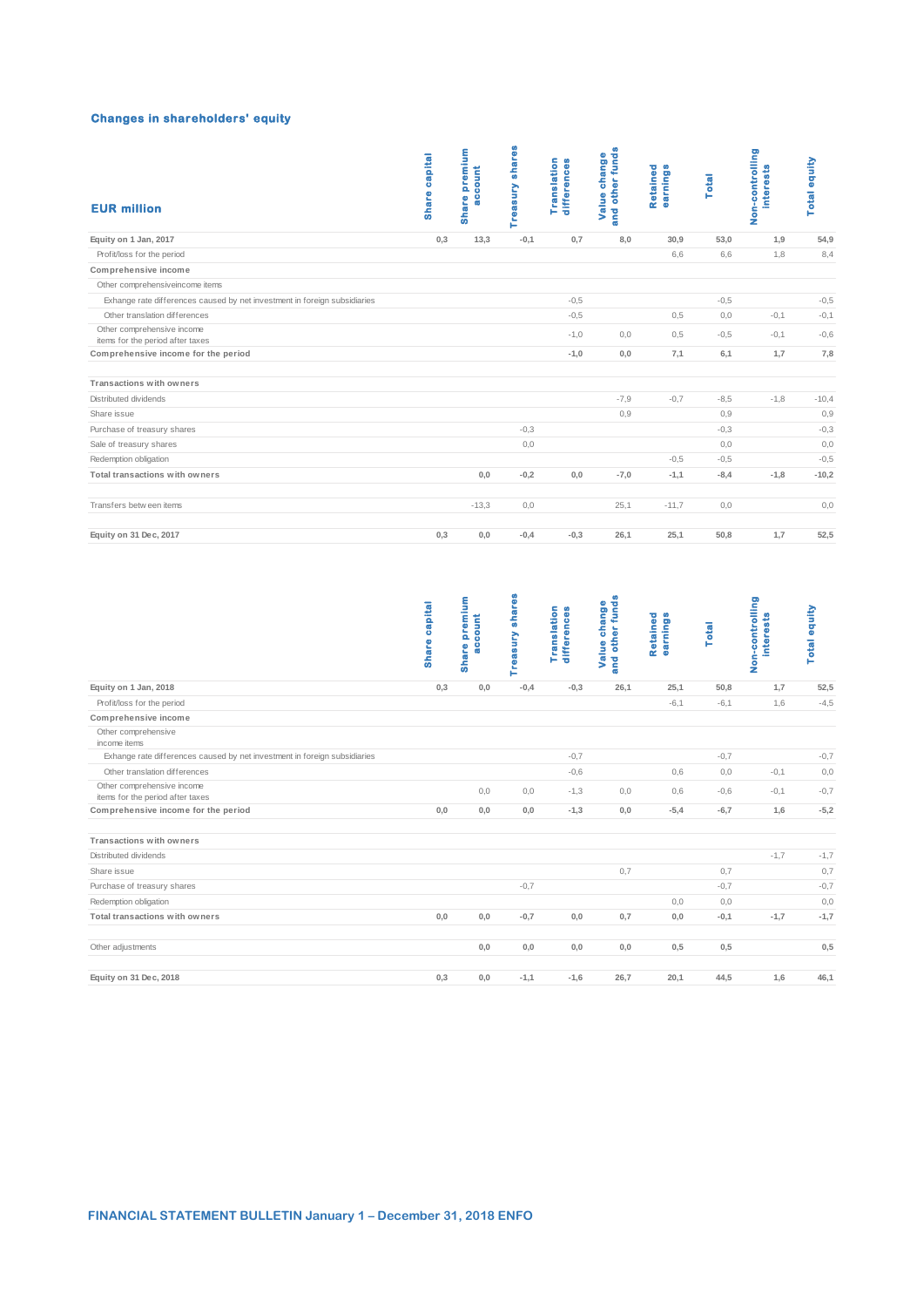| <b>Changes in tangible fixed assets</b>           |                               |        |  |  |  |  |  |
|---------------------------------------------------|-------------------------------|--------|--|--|--|--|--|
| <b>EUR million</b>                                | 1.1-31.12.2018 1.1-31.12.2017 |        |  |  |  |  |  |
| Carrying amount at the<br>beginning of the period | 3.5                           | 4,4    |  |  |  |  |  |
| <b>Increases</b>                                  | 1,7                           | 1,7    |  |  |  |  |  |
| Decreases                                         | $-0.2$                        | $-0.3$ |  |  |  |  |  |
| Depreciation and amortisation                     | $-2.2$                        | $-2.3$ |  |  |  |  |  |
| Carrying amount at the end of the period          | 2,8                           | 3,5    |  |  |  |  |  |

| <b>Commitments and contingencies</b> |            |            |  |  |  |  |
|--------------------------------------|------------|------------|--|--|--|--|
| <b>EUR million</b>                   | 31.12.2018 | 31.12.2017 |  |  |  |  |
| Leasing liabilities                  | 3.7        | 4,1        |  |  |  |  |
| Other rental liabilities             | 5,8        | 9,3        |  |  |  |  |
| Other contract liabilities           | 0.2        | 0,3        |  |  |  |  |
| Bank guarantees                      | 0,3        | 0,3        |  |  |  |  |
| Total other liabilities              | 9,9        | 14,0       |  |  |  |  |